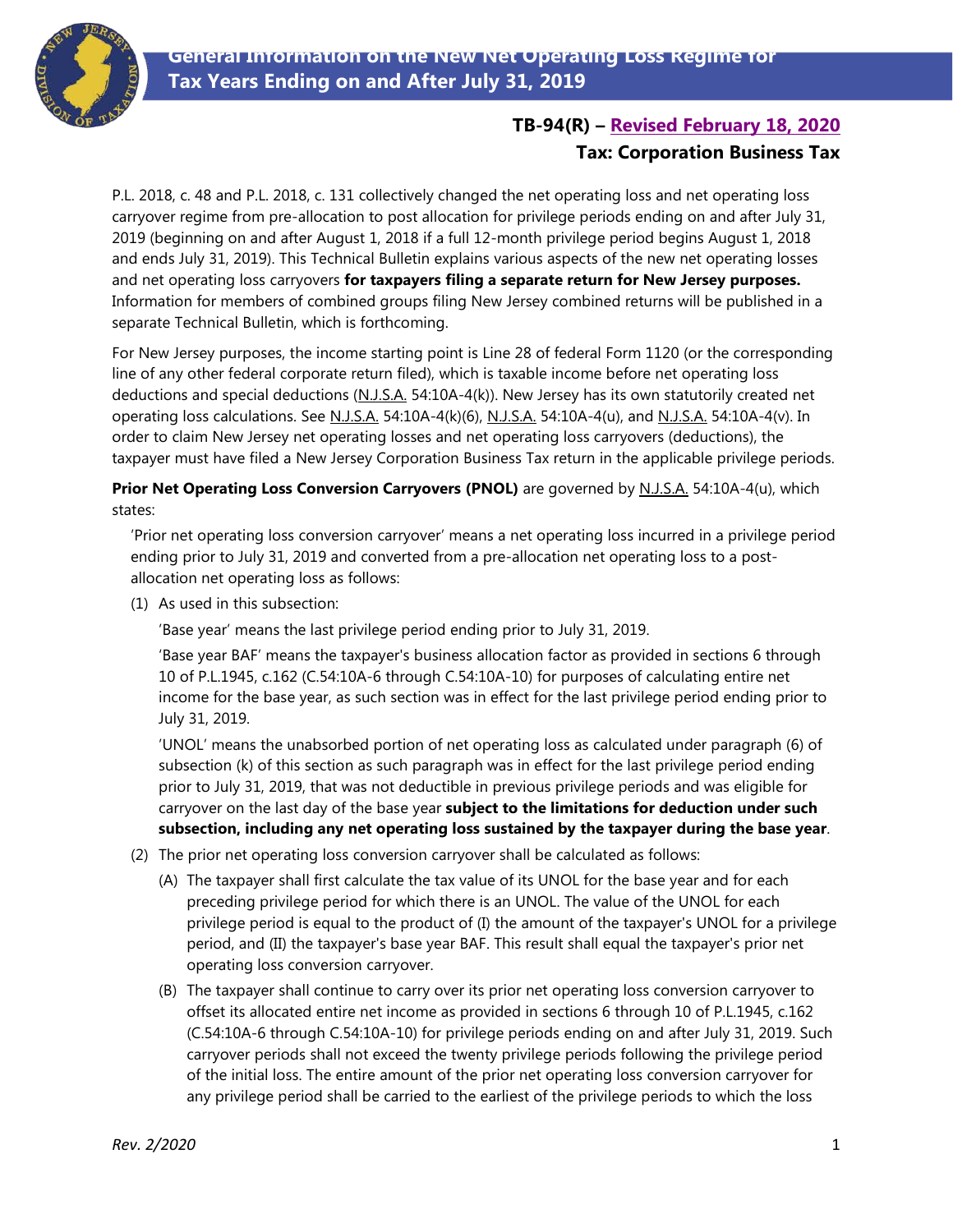may be carried. The portion of the prior net operating loss conversion carryover which is carried to each of the other privilege periods shall be the excess, if any, of the amount of the prior net operating loss conversion carryover over the sum of the entire net income, computed without the exclusions permitted in paragraphs (4) and (5) of subsection (k) of this section allocated to this State.

(C) The prior net operating loss conversion carryover computed under this subsection shall be applied against the entire net income allocated to this State before the net operating loss carryover computed under subsection (v) of this section. *[emphasis added]* 

The limitations governing the UNOLs that are converted to PNOLs from the period where the UNOLs were sustained by the taxpayer can be found in  $N.J.S.A.$  54:10A-4(k)(6), which states in part:

- (B) Net operating loss carryover. A net operating loss for any privilege period ending after June 30, 1984 shall be a net operating loss carryover to each of the seven privilege periods following the period of the loss and a net operating loss for any privilege period ending after June 30, 2009 shall be a net operating loss carryover to each of the twenty privilege periods following the period of the loss. The entire amount of the net operating loss for any privilege period (the "loss period") shall be carried to the earliest of the privilege periods to which the loss may be carried. The portion of the loss which shall be carried to each of the other privilege periods shall be the excess, if any, of the amount of the loss over the sum of the entire net income, computed without the exclusions permitted in paragraphs (4) and (5) of this subsection or the net operating loss deduction provided by subparagraph (A) of this paragraph, for each of the prior privilege periods to which the loss may be carried.
- (D) Change in ownership. Where there is a change in 50% or more of the ownership of a corporation because of redemption or sale of stock and the corporation changes the trade or business giving rise to the loss, no net operating loss sustained before the changes may be carried over to be deducted from income earned after such changes. In addition where the facts support the premise that the corporation was acquired under any circumstances for the primary purpose of the use of its net operating loss carryover, the director may disallow the carryover.
- (F) **Reduction for discharge of indebtedness.** A net operating loss for any privilege period ending after June 30, 2014, and any net operating loss carryover to such privilege period, shall be reduced by the amount excluded from federal taxable income under subparagraph (A), (B), or (C) of paragraph (1) of subsection (a) of section 108 of the federal Internal Revenue Code (26 U.S.C. s.108), for the privilege period of the discharge of indebtedness." [emphasis added]

#### **Post Allocation Net Operating Losses and Post Allocation Net Operating Loss Carryovers for tax years ending on and after July 31, 2019,** are governed by N.J.S.A. 54:10A-4(v) which states:

'Net operating loss deduction' means the amount allowed as a deduction for the net operating loss carryover to the privilege period, calculated as follows:

- (1) Net operating loss carryover. A net operating loss for any privilege period ending on or after July 31, 2019, shall be a net operating loss carryover to each of the twenty privilege periods following the period of the loss. The entire amount of the net operating loss for any privilege period shall be carried to the earliest of the privilege periods to which the loss may be carried. The portion of the loss which shall be carried to each of the other privilege periods shall be the excess, if any, of the amount of the loss over the sum of the entire net income, computed without the exclusions permitted in paragraphs (4) and (5) of subsection (k) of this section allocated to this State.
- (2) Net operating loss. For purposes of this paragraph the term "net operating loss" means the excess of the deductions over the gross income used in computing entire net income, without regard to any net operating loss carryover, and computed without the exclusions in paragraphs (4) and (5) of

…

…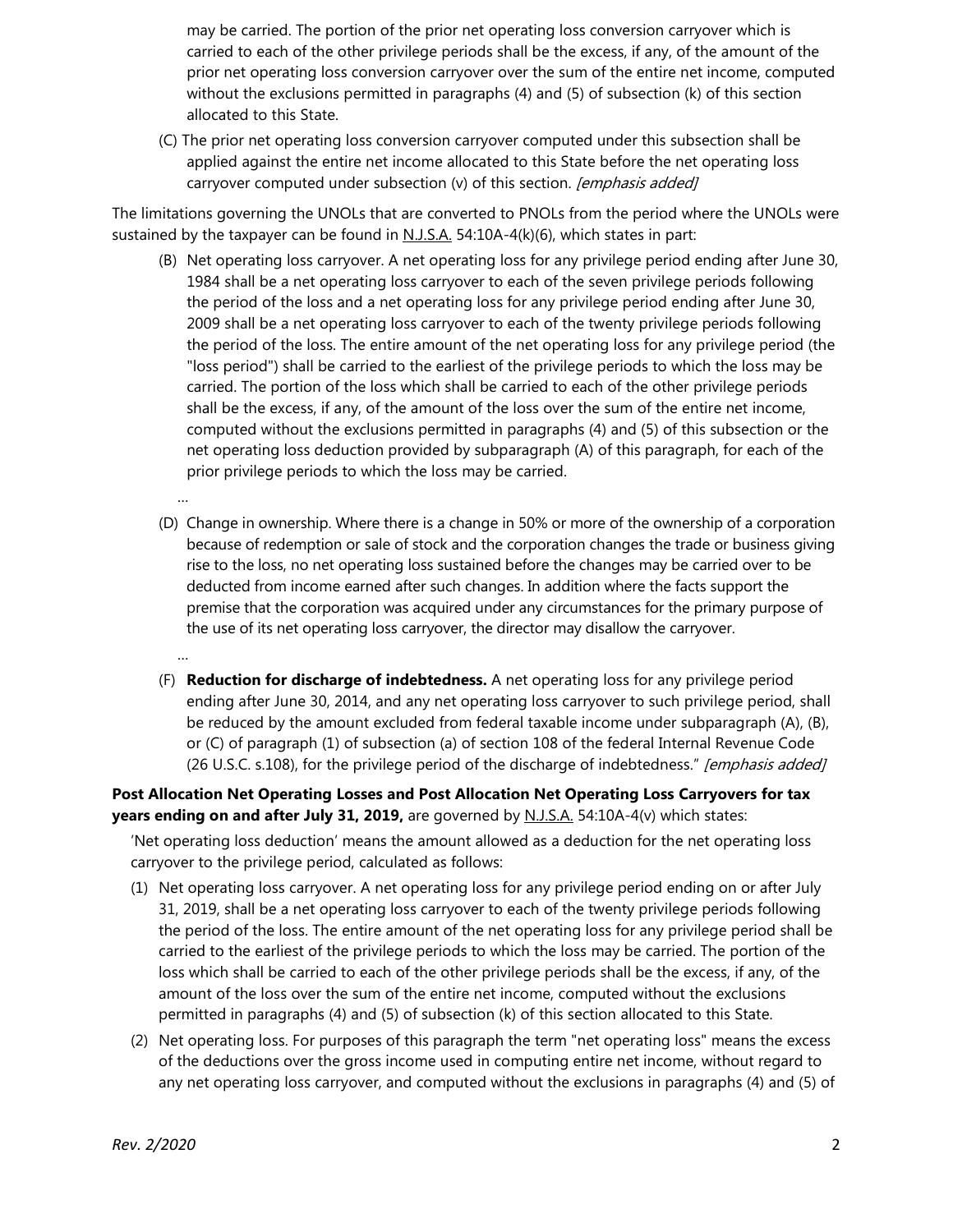subsection (k) of this section, allocated to this State pursuant to sections 6 through 10 of P.L.1945, c.162 (C.54:10A-6 through C.54:10A-10).

- (3) **Reduction for discharge of indebtedness.** A net operating loss for any privilege period ending on or after July 31, 2019, and any net operating loss carryover to such privilege period, shall be reduced by the amount excluded from federal taxable income under subparagraph (A), (B), or (C) of paragraph (1) of subsection (a) of section 108 of the federal Internal Revenue Code, 26 U.S.C. s.108, for the privilege period of the discharge of indebtedness.
- (4) A net operating loss carryover shall not include any net operating loss incurred during any privilege period ending prior to July 31, 2019.
- (5) Change in ownership. Where there is a change in 50% or more of the ownership of a corporation because of redemption or sale of stock, and the corporation changes the trade or business giving rise to the loss, no net operating loss sustained before the changes may be carried over to be deducted from income earned after such changes. In addition, where the facts support the premise that the corporation was acquired under any circumstances for the primary purpose of the use of its net operating loss carryover, the director may disallow the carryover; provided, however, this paragraph shall not apply between members of a combined group reported on a New Jersey combined return. [emphasis added]

**Taxable Net Income** is defined in N.J.S.A. 54:10A-4(w), which states: "'Taxable net income' means entire net income allocated to this State as calculated pursuant to sections 6 through 8 of P.L.1945, c.162 (C.54:10A-6 through 54:10A-8) as modified by subtracting any prior net operating loss conversion carryforward calculated pursuant to subsection (u) of this section, and any net operating loss calculated pursuant to subsection (v) of this section."

### **Prior Net Operating Loss Conversion Carryovers (PNOL)**

For tax years ending prior to July 31, 2019, net operating losses were calculated on a pre-allocation basis pursuant to N.J.S.A. 54:10A-4(k)(6). The new law requires the unused and unexpired net operating loss carryovers that were calculated pursuant to  $N.J.S.A.$  54:10A-4(k)(6) to be converted from a pre-allocation net operating loss carryover to an allocated prior net operating loss conversion carryover (PNOL). PNOLs are then used to reduce the allocated entire net income of the taxpayer. In order to have New Jersey net operating losses and net operating loss carryovers that can be converted to PNOLs, the taxpayer must have filed New Jersey Corporation Business Tax return in the applicable privilege periods.

To calculate a PNOL conversion carryover, a taxpayer must first calculate its pre-allocated net operating losses for each preceding privilege period, then multiply those amounts by the corporation's allocation factor from the last privilege period ending prior to July 31, 2019. A Prior Net Operating Loss Conversion Worksheet is included in the Corporation Business Tax Return to assist taxpayers with the conversion.

PNOLs expire 20 privilege periods after the loss was originally generated. For the most part, N.J.S.A. 54:10A-4(u) changed the ordering of where PNOLs are subtracted but did not change the expiration period. There is an exception for taxpayers with losses that met the qualifications of N.J.S.A. 54:10A-4.3.a, which provided emerging technology or biotechnology companies a 15-year net operating loss carryover from privilege periods ending on or before June 30, 2009. Taxpayers that met the qualifications of N.J.S.A. 54:10A-4.3 and that have unused and unexpired net operating loss carryovers as a result must convert those net operating loss carryovers to PNOLs. However, when converting those net operating loss carryovers, N.J.S.A. 54:10A-4(u)(2)(B) extends the carryover period of these PNOLs by 5 tax years. For example: A taxpayer has an unused and unexpired net operating loss carryover that met the qualifications of N.J.S.A. 54:10A-4.3 for a privilege period that ended on December 31 2008. The carryover would have expired on December 31, 2023. As a result of the unused and unexpired net operating loss carryover being converted to a PNOL, the net operating loss carryover that would have expired on December 31, 2023, is extended to December 31, 2028.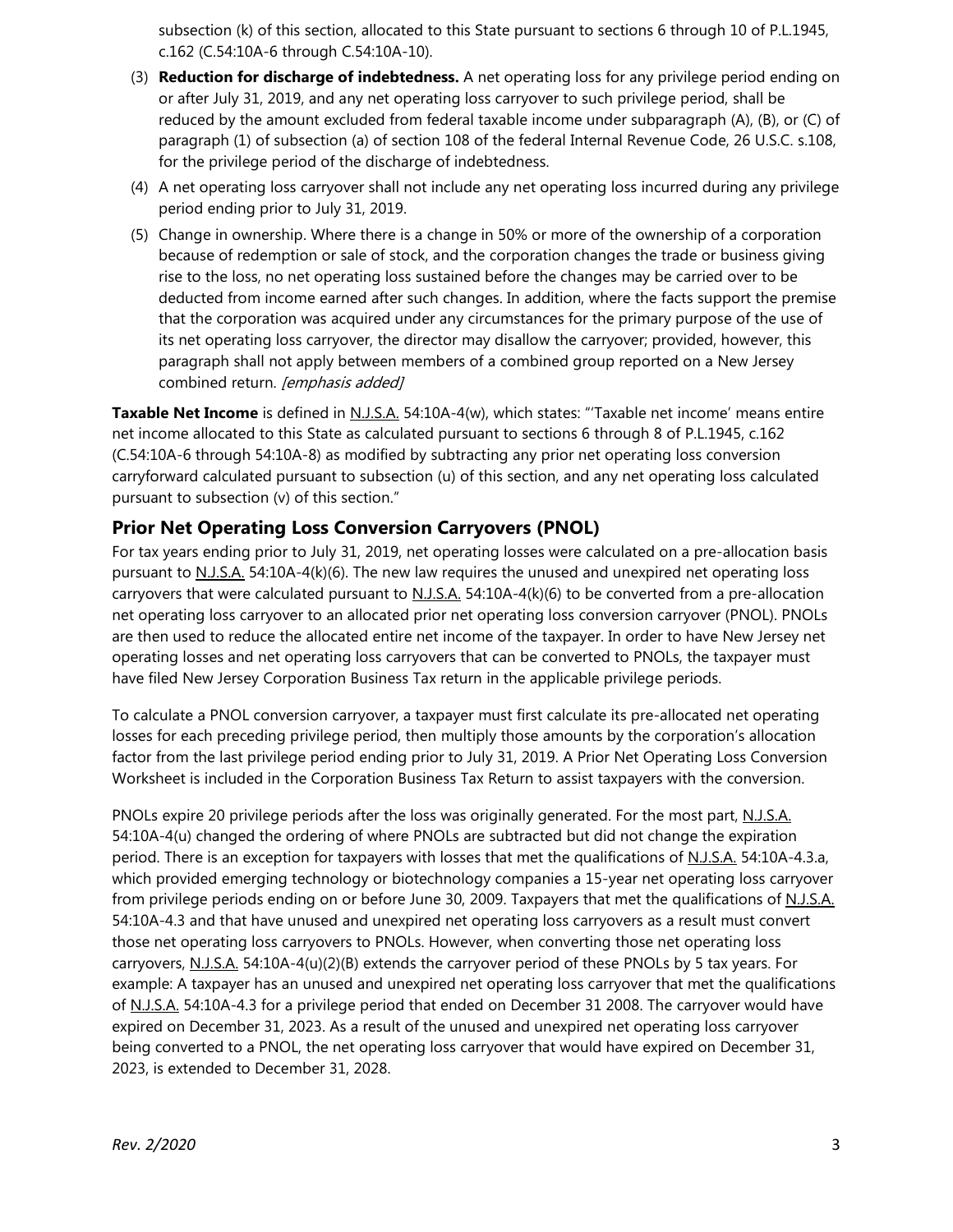PNOLs are subtracted from allocated entire net income unless the taxpayer is in a loss position in that tax year. PNOLs cannot be used to create an allocated current year net operating loss or current year net operating loss carryover that is carried over into future tax years. Furthermore, a PNOL is still subject to the limitations in <u>N.J.S.A.</u> 54:10A-4(k)(6)(D) and <u>N.J.S.A.</u> 54:10A-4(k)(6)(F).

**Note:** In a situation where an inactive corporation, which has been filing New Jersey corporation business tax returns and paying the minimum tax, has **UNOLs** from prior periods, the allocation factor from the last privilege period that a New Jersey corporation business tax return was filed under the active status may be used for purposes of calculating their PNOLs.

## **Current Year Post Allocation Net Operating Losses and Post Allocation Net Operating Loss Carryovers**

For tax years ending on and after July 31, 2019, net operating loss deductions and net operating loss carryovers are calculated on a post allocation basis. This means that if the taxpayer's allocated entire net income is a loss, then such loss will equal the amount of taxpayer's post allocation net operating loss for the tax year. A post allocation net operating loss carryover can be carried forward for 20 tax years. If the taxpayer has a post allocation net operating loss for the year, the taxpayer cannot subtract its prior net operating loss conversion carryover (PNOL). The post allocation net operating loss carryover is subtracted from allocated entire net income after the taxpayer uses all of its PNOLs if the taxpayer still has allocated entire net income after the PNOL subtraction.

### **Discharge of Indebtedness Income and Net Operating Losses**

The Internal Revenue Code excludes certain categories of debt cancellation from income (such as discharges in bankruptcy). IRC Section 108(b) calls for a reduction of certain tax attributes, including net operating losses. Therefore, if the taxpayer has a discharge of indebtedness amount that is excluded from federal taxable income under subparagraph (A), (B), or (C) of paragraph (1) of subsection (a) of IRC section 108, it must be reflected on the tax return as explained below.

**In a tax year that the taxpayer has a current year post allocation net operating loss** and a discharge of indebtedness, the taxpayer must reduce its post allocation net operating loss by the allocated discharge of indebtedness income, using the current year allocation factor to calculate the allocated discharge of indebtedness income, pursuant to N.J.S.A. 54:10A-4(v)(3) and N.J.S.A. 54:10A-4(w). Additionally, if the taxpayer has PNOLs, the taxpayer must reduce the PNOLs by its allocated discharge of indebtedness income, if the allocated discharge of indebtedness income exceeds the current year post allocation net operating loss. If the taxpayer does not have any PNOLs, the taxpayer must reduce its post allocation net operating loss carryovers by its allocated discharge of indebtedness income if the allocated discharge of indebtedness income exceeds the current year post allocation net operating loss.

**In a tax year that the taxpayer has allocated entire net income** and has discharge of indebtedness, the taxpayer must reduce any PNOLs that are being utilized by its allocated discharge of indebtedness income pursuant to N.J.S.A. 54:10A-4(k)(6)(F), N.J.S.A. 54:10A-4(u)(1), and N.J.S.A. 54:10A-4(w). In order to calculate how much the taxpayer's PNOLs are being reduced, the taxpayer must multiply the discharge of indebtedness income amount by its current year allocation factor to arrive at an allocated discharge of indebtedness income amount. If the allocated discharge of indebtedness amount exceeds all of the taxpayer's PNOLs and the taxpayer has post allocation net operating loss carryovers, the taxpayer must also reduce its post allocation net operating loss carryovers by the remaining balance of the allocated discharge of indebtedness income, and then the taxpayer will reduce its allocated entire net income by the remaining post allocation net operating loss carryover pursuant to  $N_J.S.A.$  54:10A-4(v)(3). If the taxpayer does not have any PNOLs, the taxpayer must reduce its post allocation net operating loss carryovers by its allocated discharge of indebtedness income.

The Division of Taxation is in the process of drafting regulations addressing the topics covered by this Technical Bulletin.